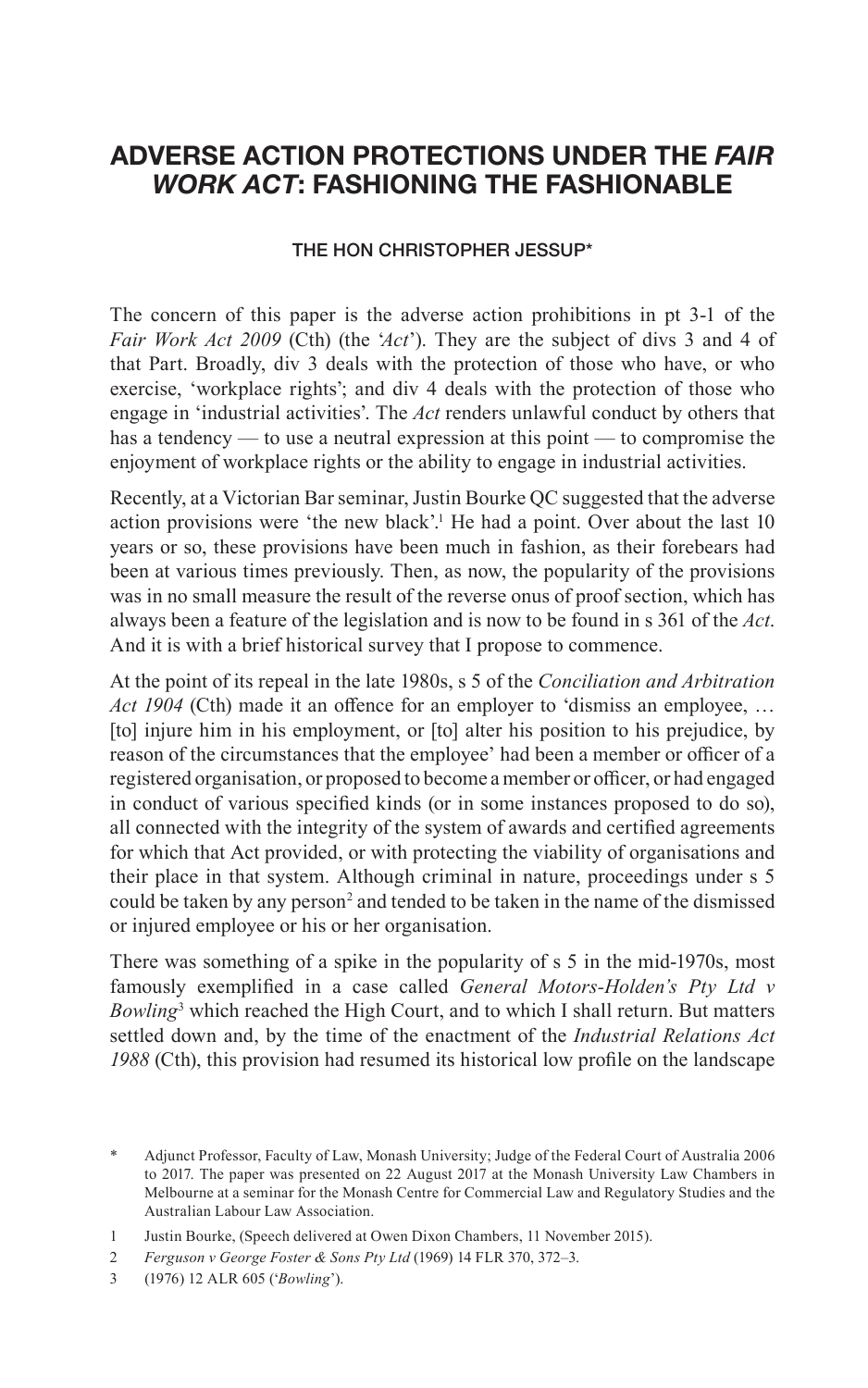of litigation and, for that matter, public interest.4 Consistently with that, s 334 of that Act effectively re-enacted the previous  $s$  5 with drafting amendments only.<sup>5</sup>

Although some changes of substance were made in  $1992^6$  and  $1993^7$ , it was the *Workplace Relations and Other Legislation Amendment Act 1996* (Cth) that introduced amendments which were significant in the philosophy, and the practicalities, of what had by then become a series of related provisions. Those provisions were now to be found in pt XA of the renamed *Workplace Relations Act 1996* (Cth) ('*Workplace Relations Act*'), headed 'Freedom of association'.8 That heading reflected the change in philosophy to which I referred. No longer was the purpose of the provisions the protection of organisations and their members, and the viability of the activities in which they engaged. Now, the objects (as they were called) of the provisions were 'ensuring freedom of association, including the rights of employees and employers to join an organisation or association of their choice, or not to join an organisation or association';<sup>9</sup> and

- (a) to ensure that employers, employees and independent contractors are free to join industrial associations of their choice or not to join industrial associations; and
- (b) to ensure that employers, employees and independent contractors are not discriminated against or victimised because they are, or are not, members or officers of industrial associations.<sup>10</sup>

Consistently with this changed focus, many of the protections in the new pt XA now worked both ways, as it were. For example, it was now a contravention of the *Workplace Relations Act* for an employer to dismiss an employee because he or she was or proposed to become, or was not or proposed not to become, a member of an industrial association.<sup>11</sup> The reference to an 'industrial association' was another marker of the new philosophy: the provisions were no longer confined in their operation to the circumstances of registered organisations. And direct prohibitions on broadly corresponding actions taken to the detriment of 'independent contractors' were, for the first time, introduced in relation to conduct by any person (amounting to an extension of the limited protections available to individuals who were not employees enacted as s 336 in the *Industrial Relations Act 1988* (Cth)).

- 6 *Industrial Relations Legislation Amendment Act 1992* (Cth).
- 7 *Industrial Relations Reform Act 1993* (Cth).
- 8 *Workplace Relations Act 1996* (Cth) pt XA, inserted by *Workplace Relations and Other Legislation Amendment Act 1996 (*Cth) sch 15(6).
- 9 *Workplace Relations Act 1996* (Cth) s 3(j).
- 10 *Workplace Relations Act 1996* (Cth) ss 298A(a)–(b).
- 11 *Workplace Relations Act 1996* (Cth) ss 298L(1)(a)–(b), as inserted by *Workplace Relations and Other Legislation Amendment Act 1996* (Cth) sch 15 item 6.

<sup>4</sup> The otherwise comprehensive report of the Committee of Review of Australian Industrial Relations Law and Systems, published in April 1985, did not deal with s 5: Keith Hancock, *Australian Industrial Relations Law and Systems: Report of the Committee*, (Australian Government Publishing Service, 1985).

<sup>5</sup> In addition to which s 336 was new in point of substance, further to which see below.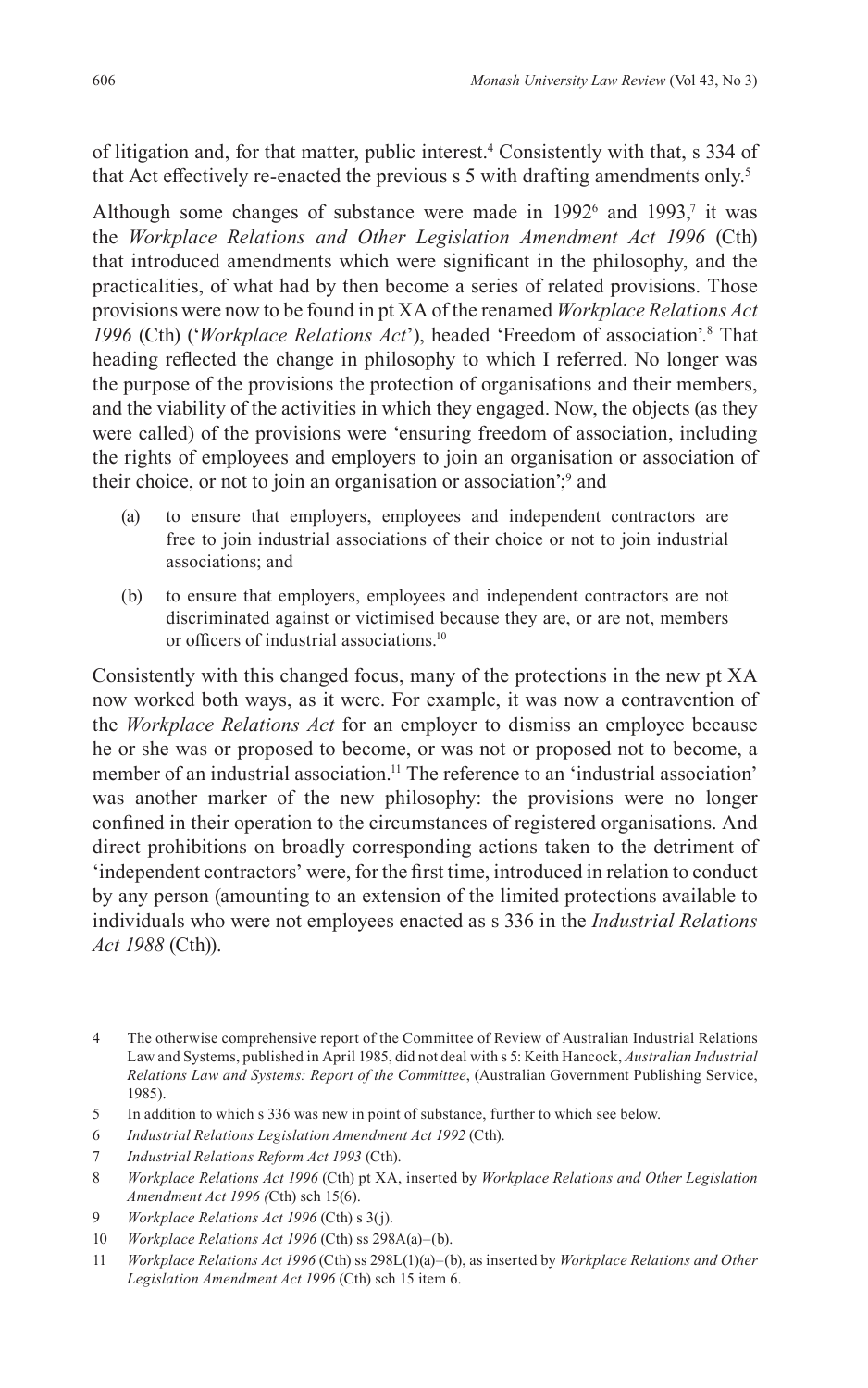A change of apparent practical importance in 1996 was to make contraventions of the provisions the subject of a civil pecuniary penalty only, rather than a criminal conviction, as previously.<sup>12</sup> As I shall recount presently, however, this change proved to be something of a pyrrhic victory for those who assumed that the new civil approach would bring with it procedural simplifications and smooth the road to securing positive findings of contraventions.

Although sweeping in other respects, the  $2005$  amendments<sup>13</sup> do not require specific mention in the present context.

Which brings us to the *Act* itself, enacted in 2009. Rather than engage in a detailed narrative of the content of what has become a rather extensive package of provisions, I propose to identify some of the more significant features of them, and some of the issues that have occupied the energies of the judiciary in recent years.

The structure of divs 3 and 4 of pt 3-1 is simple enough. The prohibitions in those Divisions operate at three levels: first, a statement of the prohibitions themselves, in ss 340 and 346; secondly, corresponding definitions of what is a workplace right and what is industrial activity, in ss 341 and 347 respectively; and thirdly, a detailed listing — also effectively an interpretation provision — of the acts and omissions that constitute 'adverse action' in s 342. The linkage between the adverse action and the workplace right or industrial activity on which reliance is placed is the conjunction 'because' in each of ss 340 and 346. Thus s 340(1)(a) of the *Act* provides that

A person must not take adverse action against another person … because the other person:

- (i) has a workplace right; or
- (ii) has, or has not, exercised a workplace right; or
- (iii) proposes or proposes not to, or has at any time proposed or proposed not to, exercise a workplace right … .

And s 346 of the *Act* provides that

A person must not take adverse action against another person because the other person:

- (a) is or is not, or was or was not, an officer or member of an industrial association; or
- (b) engages, or has at any time engaged or proposed to engage, in industrial activity within the meaning of paragraph 347(a) or (b); or
- (c) does not engage, or has at any time not engaged or proposed to not engage, in industrial activity within the meaning of paragraphs 347(c) to (g).

The first thing one immediately notices about these sections is their Janus-like character: they protect exercising, or not exercising, a workplace right, and engaging, or not engaging, in industrial activity, for example. Thus what I have

<sup>12</sup> *Workplace Relations Act 1996* (Cth) s 298X.

<sup>13</sup> *Workplace Relations Amendment (Work Choices) Act 2005* (Cth).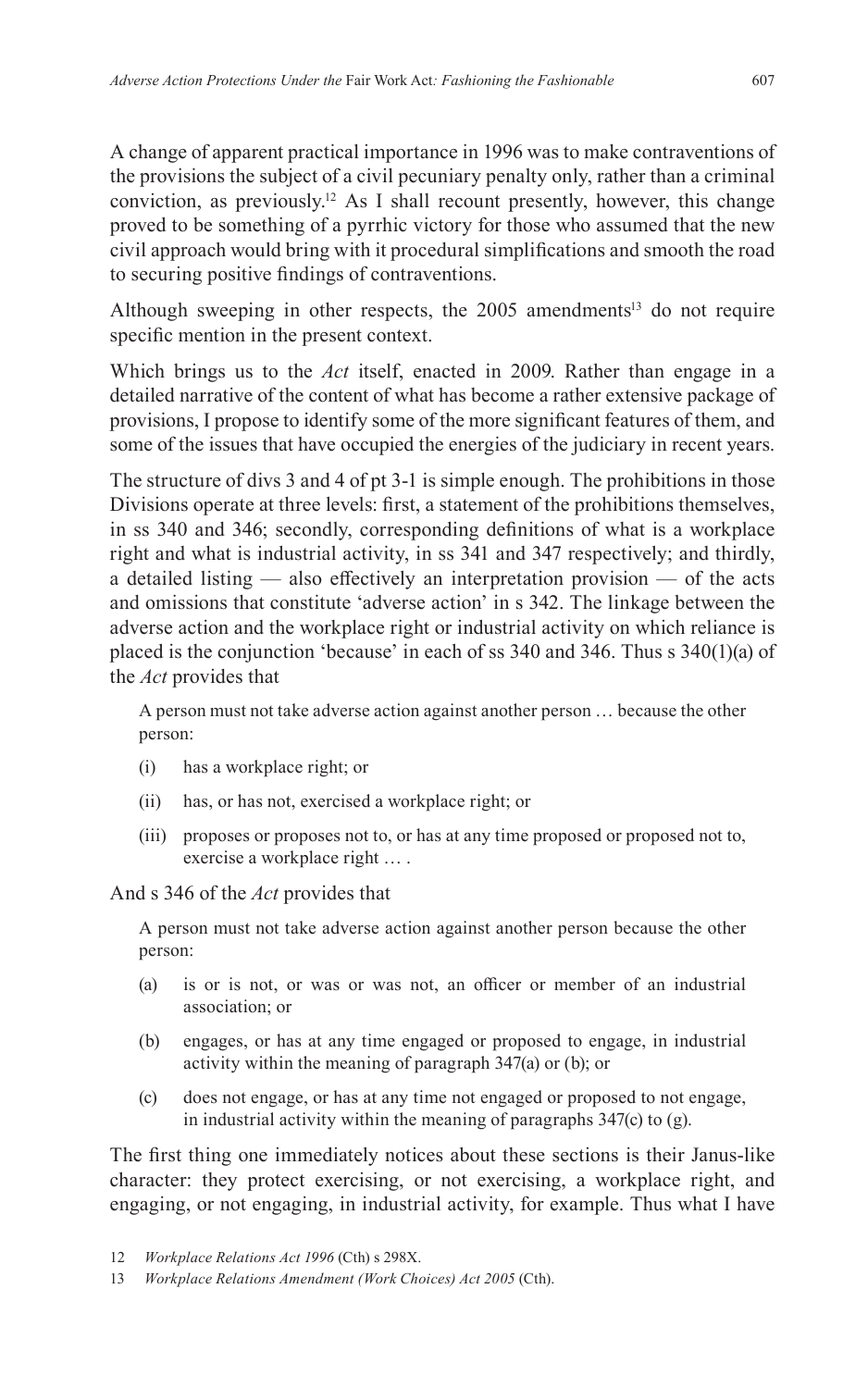described as the philosophy on which the 1996 amendments were based has remained in the DNA of the legislation. Indeed, sub-paras (b) and (c) of s 346, and s 347 which is therein referred to, take this drafting approach to its logical extreme. It is provided in s 347(b) that '[a] person *engages in industrial activity* if the person … does, or does not …' (emphasis in original) do various things, such as becoming 'involved in establishing an industrial association' and complying with the lawful request of such an association. Then sub-paras  $(c)$ – $(g)$  of s 347 list the industrial activities which, if *not* engaged in, give rise to the protection in s 346(c), such as complying with an unlawful request made by an industrial association.

I do not propose to deal with every dimension of ss 341 and 347, but I shall note a couple that have produced some interesting outcomes, and which demonstrate the potential reach, and the limitations, of the adverse action provisions.

One of the workplace rights which an employee (but not anyone else) has under s  $341(1)(c)(ii)$  is the ability 'to make a complaint or inquiry ... in relation to his or her employment'. There are two issues here: what is meant by the 'ability' to make a complaint or inquiry, and what content does the apparently innocuous phrase 'in relation to his or her employment' have?

As to the first, it has been said that, in a common law system, everything is lawful except what is unlawful. So far as I know, there is no law against making complaints, much less against making inquiries. On this view, every employee has the ability to make a complaint or inquiry. However, in what appears to be the only occasion on which the 'ability' point was specifically considered, the Court said

[T]he complainant must hold a genuine belief in the truth of the matters communicated as a grievance or accusation. In the absence of such a belief … the complaint would not be a genuine grievance or finding of fault.

Further, the grievance or accusation must be communicated for a proper statutory purpose, which would, at least, entail giving the employer notice of the relevant matters or securing information, protection, redress or some other appropriate response. …

[T]he requirement that the complaint be one that the employee 'is able to make' in relation to his or her employment suggests that there are complaints which the employee is not able to make in relation to his or her employment. The ability to make a complaint does not arise simply because the complainant is an employee of the employer. Rather, it must be underpinned by an entitlement or right. The source of such entitlement would include, even if it is not limited to, an instrument, such as a contract of employment, award or legislation.<sup>14</sup>

As to the second point, it was held in *Construction, Forestry, Mining and Energy Union v Pilbara Iron Company (Services) Pty Ltd [No 3]* that an

<sup>14</sup> *Shea v TRUenergy Services Pty Ltd [No 6]* (2014) 314 ALR 346, 439–40 [623]–[625]. An appeal against this judgment was dismissed but the Full Court did not find it necessary to rule on the construction of this aspect of s 341(1)(c)(ii): *Shea v EnergyAustralia Services Pty Ltd* (2014) 242 IR 159.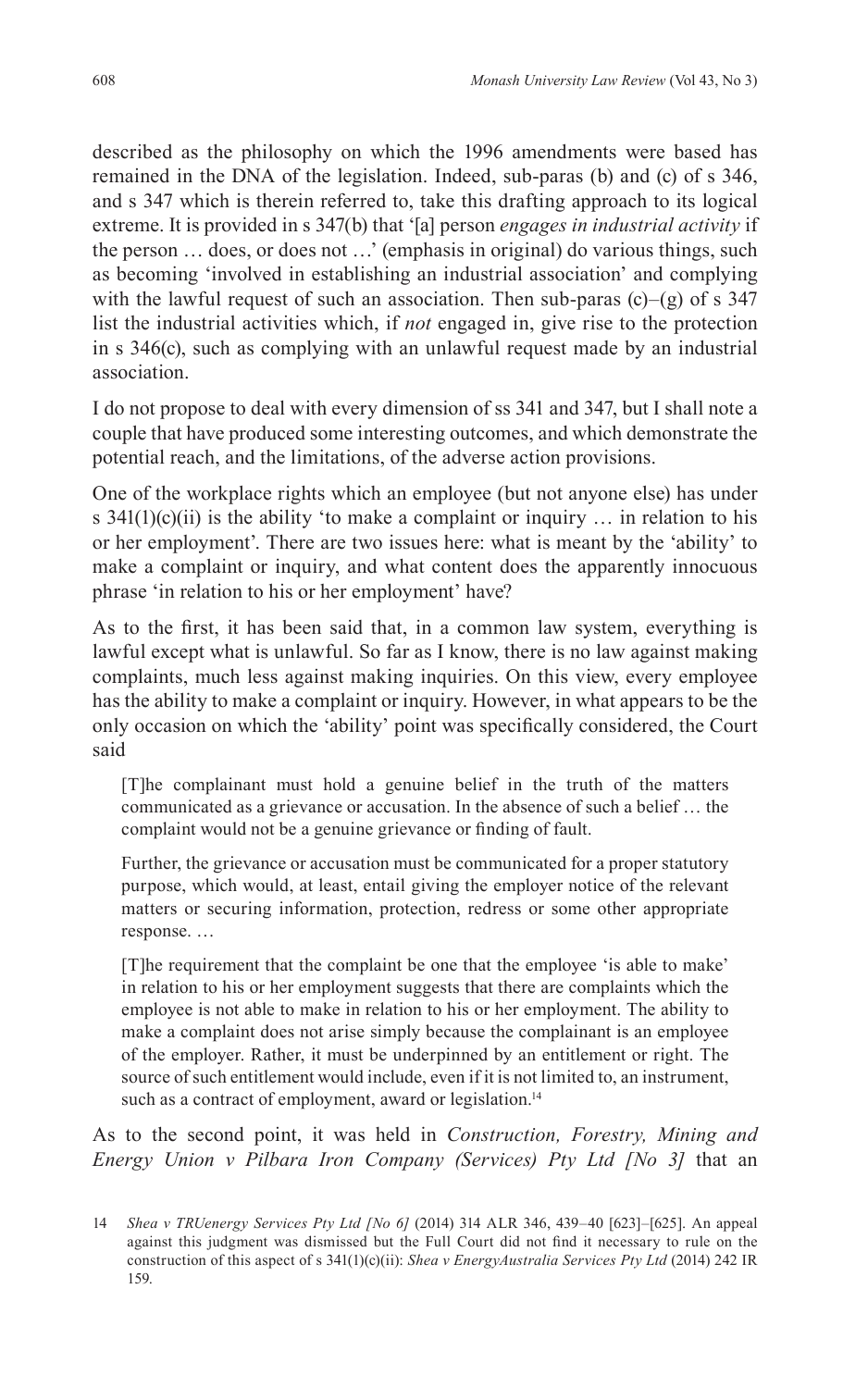indirect relationship between the subject of the complaint, for instance, and the complainant's employment will be sufficient to give rise to a workplace right.<sup>15</sup> It is apparent from this judgment itself, and from others which have followed it, that the provision is not to be construed as requiring the actual subject-matter of the complaint or inquiry to be the complainant's own employment. For example, in the *Pilbara* case, each of the following was held to be a complaint in relation to the complainant's employment:

- a complaint about management's refusal to investigate a collision between two vehicles on the work site (not involving the complainant himself either as driver or as passenger) on the ground that the incident was not serious;<sup>16</sup>
- a complaint that another employee had been required to return to work after a 10-hour break, instead of the usual 12-hour break.<sup>17</sup>

This generous approach has been followed in later cases,<sup>18</sup> but there have likewise been judgments that would be hard to defend if that approach were correct.19 The matter appears not to have been considered by a Full Court.

The protection given by ss 346(b) and 347(b)(iv) to someone who does not comply with a lawful request made by, or a requirement of, an industrial association has proved a productive opportunity for enforcement for the Australian Building and Construction Commissioner (and his predecessor). When an industrial association makes a demand on the employer of its members, that may be understood as a lawful request or requirement within the meaning of s 347(b)(iv). If the employer does not comply, and adverse action is taken by the association, its members or officers, then, subject to satisfaction of the other relevant statutory requirements, there will have been a contravention of s 346(b). The operation of sub-para (iv) of s 347(b) is not confined to the context of a person's participation, or nonparticipation, in the affairs of the association of which he or she is a member.<sup>20</sup>

One aspect of the adverse action provisions which has not, so far as I can see, yet become fashionable, is that which relates to independent contractors. Three of the seven items in the table in s 342(1) deal with this subject, and appear to have the potential to reach into a number of areas that have, to date, been little explored. It would be adverse action, for example, for the principal to a contract to alter the position of the independent contractor to the latter's prejudice.<sup>21</sup> Albeit that it is not immediately apparent what the legislature had in mind when it referred to the 'position' of the independent contractor, this provision appears to have the potential to render justiciable under pt 3-1 a range of contractual disputes which

15 [2012] FCA 697(29 June 2012) [64] ('*Pilbara*').

<sup>16</sup> Ibid [68].

<sup>17</sup> Ibid [70].

<sup>18</sup> *Walsh v Greater Metropolitan Cemeteries Trust* (2014) 243 IR 468, 476 [41]–[42]; *Milardovic v Vemco Services Pty Ltd (admin apptd)* [2016] FCA 19 (29 January 2016) [68].

<sup>19</sup> *Rowland v Alfred Health* [2014] FCA 2 (15 January 2014) [37]–[38]; *Regulski v Victoria* [2015] FCA 206 (13 March 2015) [146].

<sup>20</sup> *Australian Building and Construction Commissioner v Australian Manufacturing Workers' Union*  [2017] FCA 167 (1 March 2017) [179]–[194] ('*The Australian Paper Case*').

<sup>21</sup> *Act* s 342(1) item 3(c).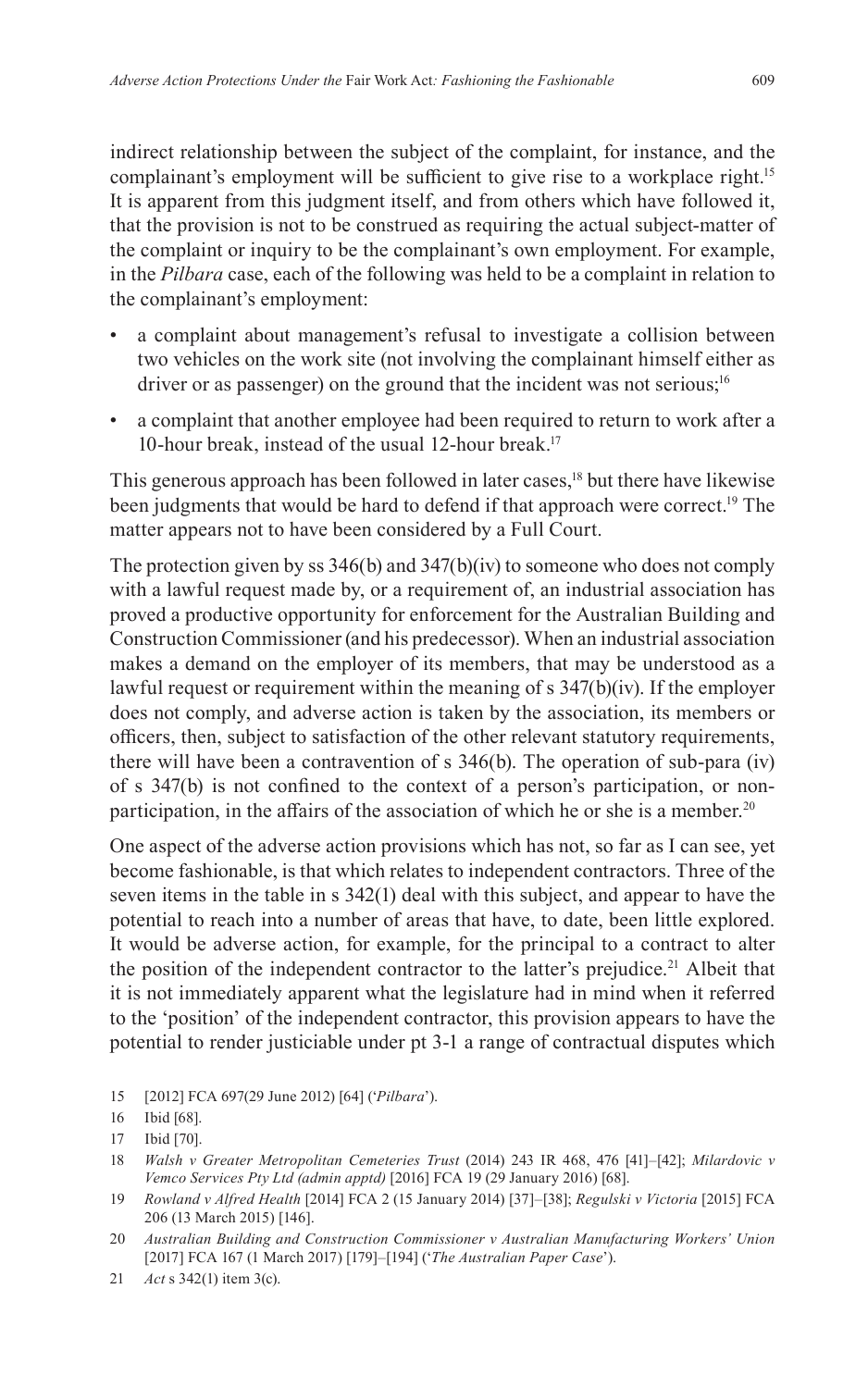otherwise have nothing to do with the objects or general scope of the *Act*, and in relation to which, as we shall see, the alleged perpetrator bears the onus of proof on important matters.

It would also be adverse action for the principal to a contract to refuse to engage the independent contractor.<sup>22</sup> Read literally — and there appears to be no reason to proceed otherwise — a shortlisted unsuccessful tenderer would have a cause of action against the principal.<sup>23</sup> (Subject, of course, to demonstrating the existence of a workplace right, something which, given the common-rule coverage of modern awards, would rarely be problematic.) So would every employee of such a tenderer, and an association which was entitled to represent the industrial interests of the employee, $24$  so long as the employee (in either case) was affected by his or her employer's failure to secure the tender (another bar which, in practice, would often not be difficult to cross).

Might it be rejoined that these instances are theoretical only, and are unlikely to arise under pt 3-1 because the reason for the adverse action would never be a workplace right or industrial activity? I am not so sure. If the workforce of the unsuccessful tenderer, for example, were members of a union with whom the direct employees of the principal were not on friendly terms, there might indeed be a pt 3-1 case lurking somewhere there.

Each of ss 340 and 346 provides that adverse action must not be taken 'because' of what I shall call the protected circumstance. It is this aspect of the provisions that has been much litigated in recent years. There is no difficulty with the word 'because' where there is a close alignment between the putative contravenor's reasons and the terms in which the protected circumstance is expressed in the *Act*. For example, if the person becomes a member of an industrial association and is thereupon dismissed by the employer for that reason, there will have been a contravention of s 346.

The difficulty arises in those situations in which the protected circumstance is broadly or generically expressed, as many of them are. Take s 347(b)(i), which makes it industrial activity for a person to 'become involved in establishing an industrial association'. The person may be an employee who has done something which would conventionally justify some kind of disciplinary sanction (ie some kind of adverse action) but which, unbeknownst to the employer, happened to constitute an involvement of the kind referred to in the sub-paragraph, such as using his or her access to the names and email addresses of other employees for the purpose of making contact with them in the establishment of the association. Again, in a similar situation the employer may be aware that the activity was related to the establishment of an association, but be unconcerned about that, being troubled only by the fact that the names and email addresses were accessed

<sup>22</sup> *Act* s 342(1) item 4(a).

<sup>23</sup> See *Construction, Forestry, Mining and Energy Union v McCorkell Constructions Pty Ltd [No 2]* (2013) 232 IR 290, 325 [138]–[139] ('*McCorkell*'); reversed, but not on this point, by *Victoria v Construction, Forestry, Mining and Energy Union* (2013) 218 FCR 172.

<sup>24</sup> As was the case in *McCorkell* (2013) 232 IR 290.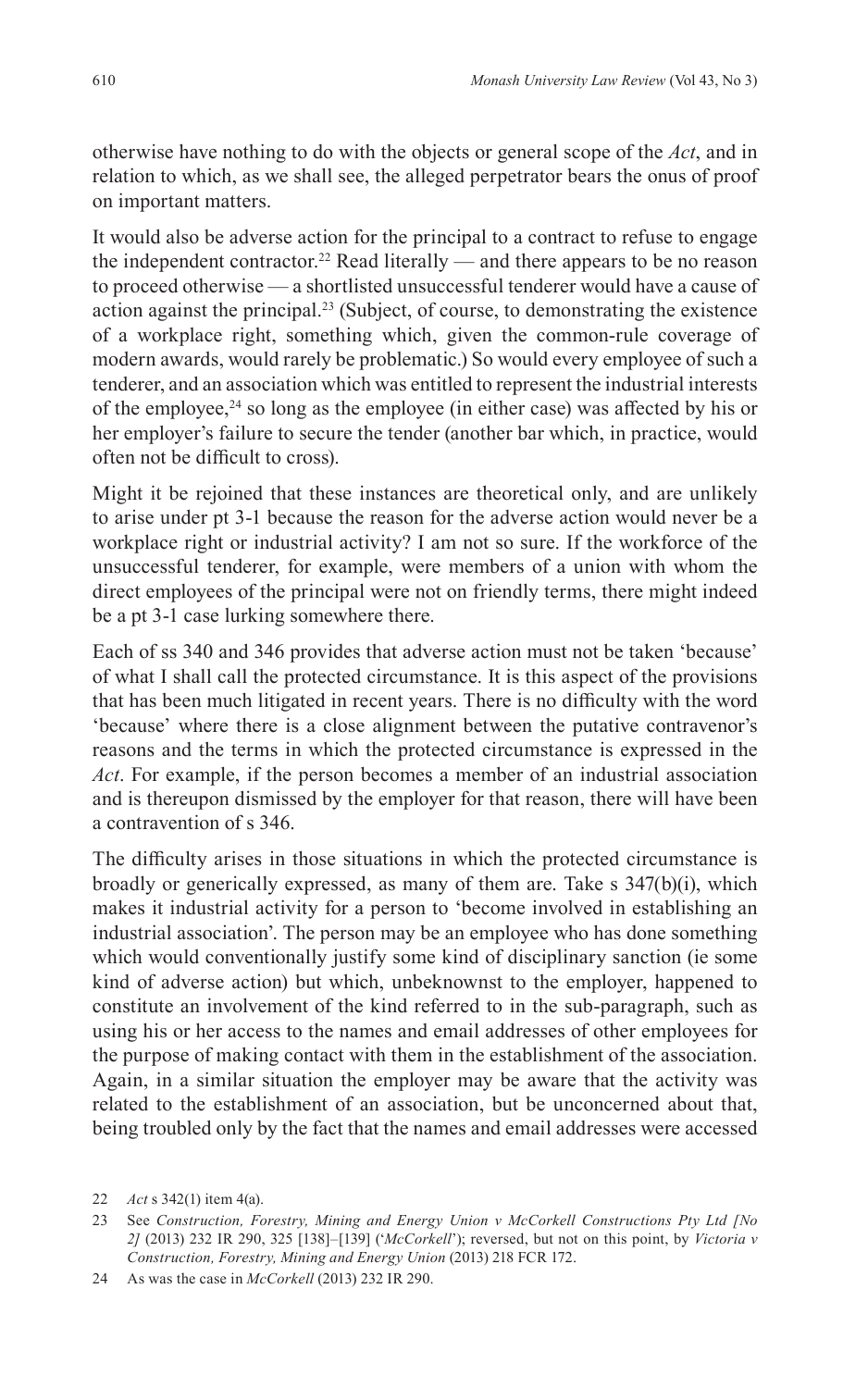without authority. In either of these situations, would the presumptive disciplinary sanction have been imposed, or threatened, 'because' the employee became involved in establishing an industrial association?

Traditionally, the answer would have been, it depends on the terms of the particular prohibition. Harking back to s 5 of the *Conciliation and Arbitration Act 1904* (Cth) for a moment, it was an offence to dismiss an employee, for example, by reason of the circumstance that he or she

being an officer, delegate or member of an organization, has done, or proposes to do, an act or thing which is lawful for the purpose of furthering or protecting the industrial interests of the organization or its members, being an act or thing done within the limits of authority expressly conferred on him [or her] by the organization in accordance with the rules of the organization.<sup>25</sup>

On one view — perhaps the more grammatically satisfying view — it would have been an offence to dismiss someone who was an officer of an organisation and who had done something which was within the limits of his or her authority under the rules because he or she had done that thing, whatever it happened to be, and whether or not the employer knew that the thing done was within that authority.

Under another aspect of the former s 5, however, it was an offence to dismiss an employee by reason of the circumstance that he or she was entitled to the benefit of an award.<sup>26</sup> Thus, someone who was dismissed for taking a break from work to which he was entitled under the relevant award failed in his s 5 prosecution because the employer proved that the manager who made the decision to dismiss was ignorant of the terms of the award.<sup>27</sup> It was not to the point that what the employee did, and for which he was dismissed, was to exercise a right which he had under the award.

It may be that the draftsman of ss 340(1)(a)(i) and (ii) of the *Act* considered that making explicit the distinction between having, and exercising, a workplace right, and capturing both of them under the prohibitions expressed in the section, would avoid outcomes such as this. Since the judgments of the High Court in *Board of Bendigo Regional Institute of Technical and Further Education v Barclay*, 28 and *Construction, Forestry, Mining and Energy Union v BHP Coal Pty Ltd*, 29 however, this may be doubted. I take it that both cases are well-known to the present audience, but it is necessary here to dwell briefly on the particular provisions of the *Act* under which they arose.

In *Barclay*, an employee who was a union officer had circulated an email which implied the existence of a practice of fraudulently manipulating data prepared in the course of responding to a government audit. He was disciplined for that. He sued his employer under ss  $347(b)(iii)$  and (v) of the *Act*, which made it industrial activity to participate in a lawful activity organised or promoted by an industrial

25 *Conciliation and Arbitration Act 1904* (Cth) s 5(1)(f).

- 28 (2012) 248 CLR 500 ('*Barclay*').
- 29 (2014) 253 CLR 243 ('*BHP Coal*').

<sup>26</sup> Ibid s 5(1)(b).

<sup>27</sup> *Musgrove v Murrayland Fruit Juices Pty Ltd* (1980) 47 FLR 156.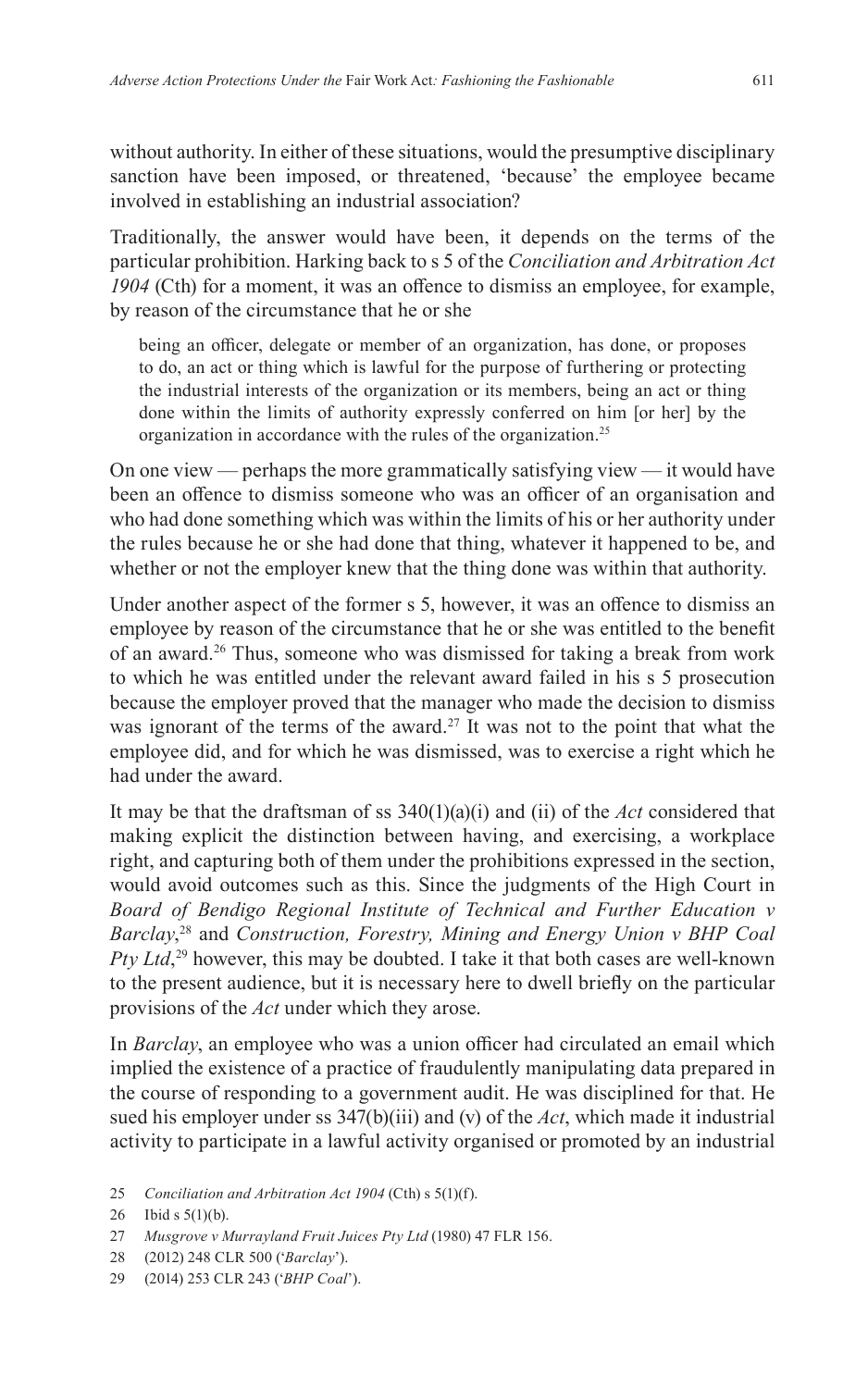association, or to represent or advance the views, claims or interests of an industrial association. Given that the employee, by sending the email, had done those things, the question was whether he had been disciplined because of it. The Court at first instance held not<sup>30</sup> and, after a reversal on appeal,<sup>31</sup> the High Court restored the judgment of the trial judge.<sup>32</sup>

In short, the point on which it did so was that the 'because' aspect of s 346 was to be determined by reference to the decision-maker's actual state of mind.<sup>33</sup> Thus it was not conclusive that adverse action had been taken because the employee did something which happened to constitute industrial activity under s 347: the correct inquiry, rather, was whether the adverse action was taken because, for example, the employee represented or advanced the views, claims or interests of his union.

In *BHP Coal*, it was a reason why the employee had been dismissed that he had displayed an offensive sign to other employees on their way to work. He did that as part of his participation in a picket line organised by his union, which had been held, at trial, to be a lawful activity within the meaning of s  $347(b)(iii)^{34}$  (the judgment itself having been reversed on appeal). But it was not that circumstance which constituted the employer's reason for the dismissal: it was the bare fact that the sign had been displayed to the other employees.<sup>35</sup> As it was put by Gageler J in that case:

The protection afforded by s 346(b) is not protection against adverse action being taken by reason of engaging in an act or omission that has the character of a protected industrial activity. It is protection against adverse action being taken by reason of that act or omission having the character of a protected industrial activity.36

I took,<sup>37</sup> and I still take, the view that this represents the state of the law after *BHP Coal*.

These two High Court judgments have been very influential in a number of cases in which the objective facts giving rise to the adverse action fitted the terms of the statute but in which the thinking of the decision-makers did not. I shall mention two of them which reached the Full Court.

30 *Barclay v Board of Bendigo Regional Institute of Technical and Further Education* (2010) 193 IR 251.

- 32 *Barclay* (2012) 248 CLR 500, 524, 543, 547–8.
- 33 *Barclay* (2012) 248 CLR 500, 517 [44]–[45], 542 [127], 546 [146].
- 34 *Construction, Forestry, Mining and Energy Union v BHP Coal Pty Ltd [No 3]* (2012) 228 IR 195, 225–6 [85], 227 [90], 233 [108], [111].
- 35 That is something of an oversimplification of the employer's reasons, but it will suffice for the purposes of the present discussion.
- 36 *BHP Coal* (2014) 253 CLR 243, 269 [92].
- 37 *Construction, Forestry, Mining and Energy Union v Endeavour Coal Pty Ltd* (2015) 231 FCR 150, 160 [30] ('*Endeavour Coal*').

<sup>31</sup> *Barclay v Board of Bendigo Regional Institute of Technical and Further Education* (2011) 191 FCR 212.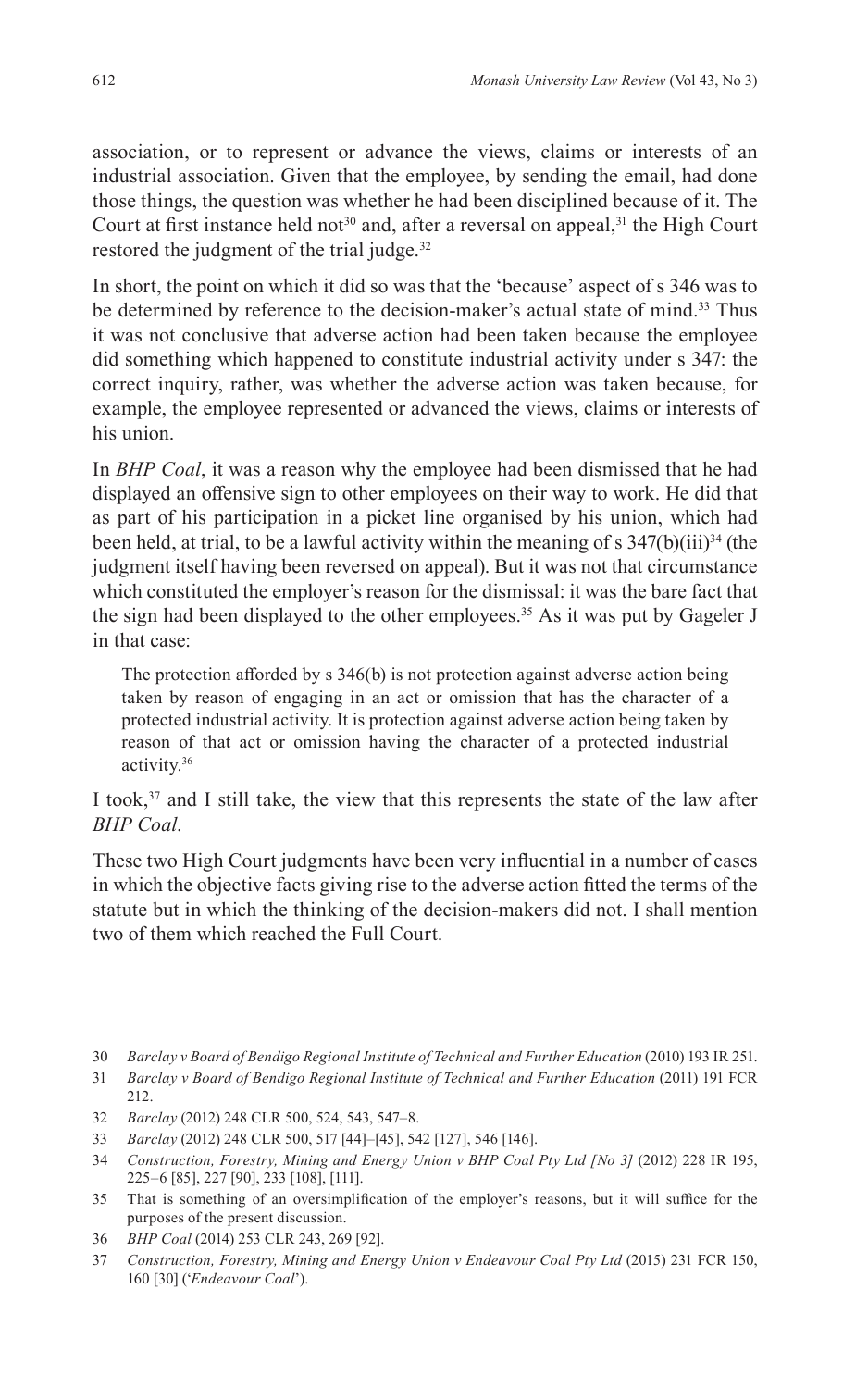In *Endeavour Coal*, 38 a maintenance worker engaged at a mine on weekend shift (Friday to Sunday each week) had taken a total of 29½ days of personal leave over a period of about 32 months. In all but one instance, this leave was his entitlement under the relevant agreement. When he took the leave, he was, therefore, exercising a workplace right. But the mine management had a problem with that, and transferred the worker to the weekday shift, which attracted lower penalties than the weekend shift. This transfer was adverse action. Rejecting the case under s 340, the primary judge held that the reason for the transfer 'was the lack of predictability in … [the worker's] attendance … not the fact that he had previously exercised his rights to personal/carer's leave'.<sup>39</sup> Upholding this reasoning, the Full Court rejected a submission made on the worker's behalf that the case was to be distinguished from *Barclay* and *BHP Coal* on the basis that the very act of the worker which provided the reason for the adverse action was his exercise of the workplace right.<sup>40</sup> Applying *BHP Coal*, a majority of the Full Court found no error in the primary judge's conclusion that it was not *the*  entitlement as such which constituted that reason.<sup>41</sup>

In *Construction, Forestry, Mining and Energy Union v Anglo Coal (Dawson*  Services) Pty Ltd,<sup>42</sup> a mine worker applied to take annual leave on two specific days. Upon that application being rejected, he told his manager that he was 'going to be sick anyway' and would obtain a medical certificate which the manager would find 'very hard to challenge'.<sup>43</sup> The worker acted exactly as he had predicted: he absented himself from work on the two days in question, and provided a medical certificate which covered those days. Further, the worker, his wife and the doctor gave evidence that the worker had indeed been unwell on these days. That evidence was accepted.<sup>44</sup> The worker's absence was, in the circumstances, his entitlement under the relevant agreement. But the worker was dismissed. The decision-maker gave evidence that he did not believe that the worker was unwell on the days in question and did not believe the medical certificate. That evidence was also accepted.<sup>45</sup> The primary judge found that, in the decision-maker's thinking, the reason for the dismissal was not that the worker had exercised his entitlement to sick leave, but that he had been dishonest in the way he set up circumstances which would give rise to that entitlement, when the real reason that he desired to be absent from work on the days in question was unrelated to his state of health.<sup>46</sup>

- 41 Ibid 161 [34]–[35], 165 [49], 173 [91], [93].
- 42 (2015) 238 FCR 273 ('*Anglo Coal*').

<sup>38</sup> Ibid.

<sup>39</sup> *Construction, Forestry, Mining and Energy Union v Endeavour Coal Pty Ltd* (2013) 234 IR 190, 230 [177].

<sup>40</sup> *Endeavour Coal* (2015) 231 FCR 150, 161 [35], 169 [77].

<sup>43</sup> Ibid 275 [5].

<sup>44</sup> *Construction, Forestry, Mining and Energy Union v Anglo Coal (Dawson Services) Pty Ltd [No 2]*  [2015] FCA 265 (26 March 2015) [78]–[81].

<sup>45</sup> Ibid [121].

<sup>46</sup> Ibid [138].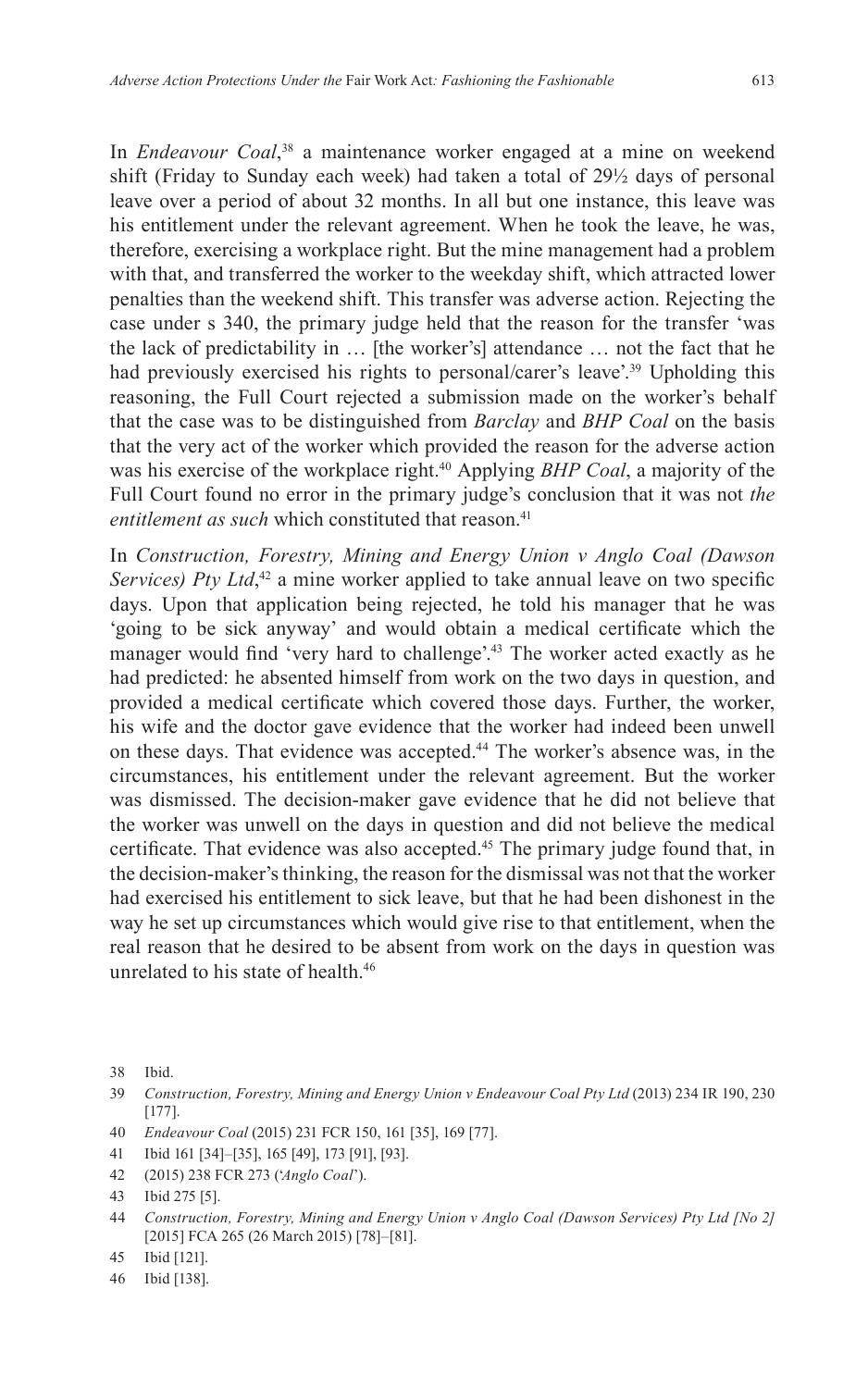*Anglo Coal* also went to the Full Court but, unlike *Endeavour Coal*, the appeal as such did not directly involve what I would call the *Barclay* point.<sup>47</sup> However, in the way the appeal unfolded in the Full Court, that point came to be considered, and it was held, by a majority, that there was no error in the primary judge's conclusion<sup>48</sup>

There was a strong dissent in each of *Endeavour Coal* and *Anglo Coal*. Yet applications for special leave to appeal to the High Court were unsuccessful in both instances.49 Until some even more challenging fact situations emerge, the *Barclay* line of jurisprudence now seems to be settled.

This has given rise to what may be a point of distinction between s 351 and traditional anti-discrimination provisions to be found, for example, in the *Sex Discrimination Act 1984* (Cth). Although not otherwise the subject of this paper, s 351 is an adverse action provision in pt 3-1 of the *Act*. It proscribes the taking of adverse action against an employee or prospective employee 'because' of the latter's race, colour, sex, etc. There is every reason to think that this provision will be interpreted consistently with *Barclay*, that is to say, as involving an inquiry into the decision-maker's actual thinking. The traditional legislation, by contrast, involves an objective inquiry, the contravenor's reasons (where they are known or may be inferred) being no more than an evidentiary ingredient in that inquiry.<sup>50</sup>

It is tempting to regard the *Barclay* line of jurisprudence as inconsistent with *Bowling*, or with at least some of the remarks made by Mason J in that case. I would not yield to that temptation. At base, *Bowling* was a case about evidence. Approval for the dismissal of Mr Bowling had been given by two directors of the employer who were not called. As was pointed out in *Barclay* itself, it will, generally, 'be extremely difficult to displace the statutory presumption in s 361 if no direct testimony is given by the decision-maker'.<sup>51</sup>

Which brings me to s 361 itself. Again, I should commence with a little history. Section 5 of the *Conciliation and Arbitration Act 1904* (Cth) made it an offence to dismiss (etc) an employee 'by reason of the circumstances' that he or she was a member of an organisation (etc). It was provided in sub-s (4) as follows:

In any proceedings for an offence against this section, if all the relevant facts and circumstances, other than the reason or intent set out in the charge as being the reason or intent of an action alleged in the charge, are proved, it lies upon the person charged to prove that that action was not actuated by that reason or taken with that intent.

<sup>47</sup> Relevantly to the adverse action point, the only grounds of appeal were purely evidentiary ones, seeking to challenge the conclusion at trial that the decision-maker was not in fact motivated by the circumstances that the worker exercised his entitlement to sick leave.

<sup>48</sup> *Anglo Coal* (2015) 238 FCR 273, 282 [37], 302 [133]–[135].

<sup>49</sup> Transcript of Proceedings, *Construction, Forestry, Mining and Energy Union v Endeavour Coal Pty Ltd* [2015] HCATrans 331 (11 December 2015); Transcript of Proceedings, *Construction, Forestry, Mining and Energy Union v Endeavour Coal Pty Ltd* [2016] HCATrans 142 (17 June 2016).

<sup>50</sup> *Milardovic v Vemco Services Pty Ltd (admin apptd)* [2016] FCA 19 (29 January 2016) [61].

<sup>51</sup> 248 CLR 500, 517 [45].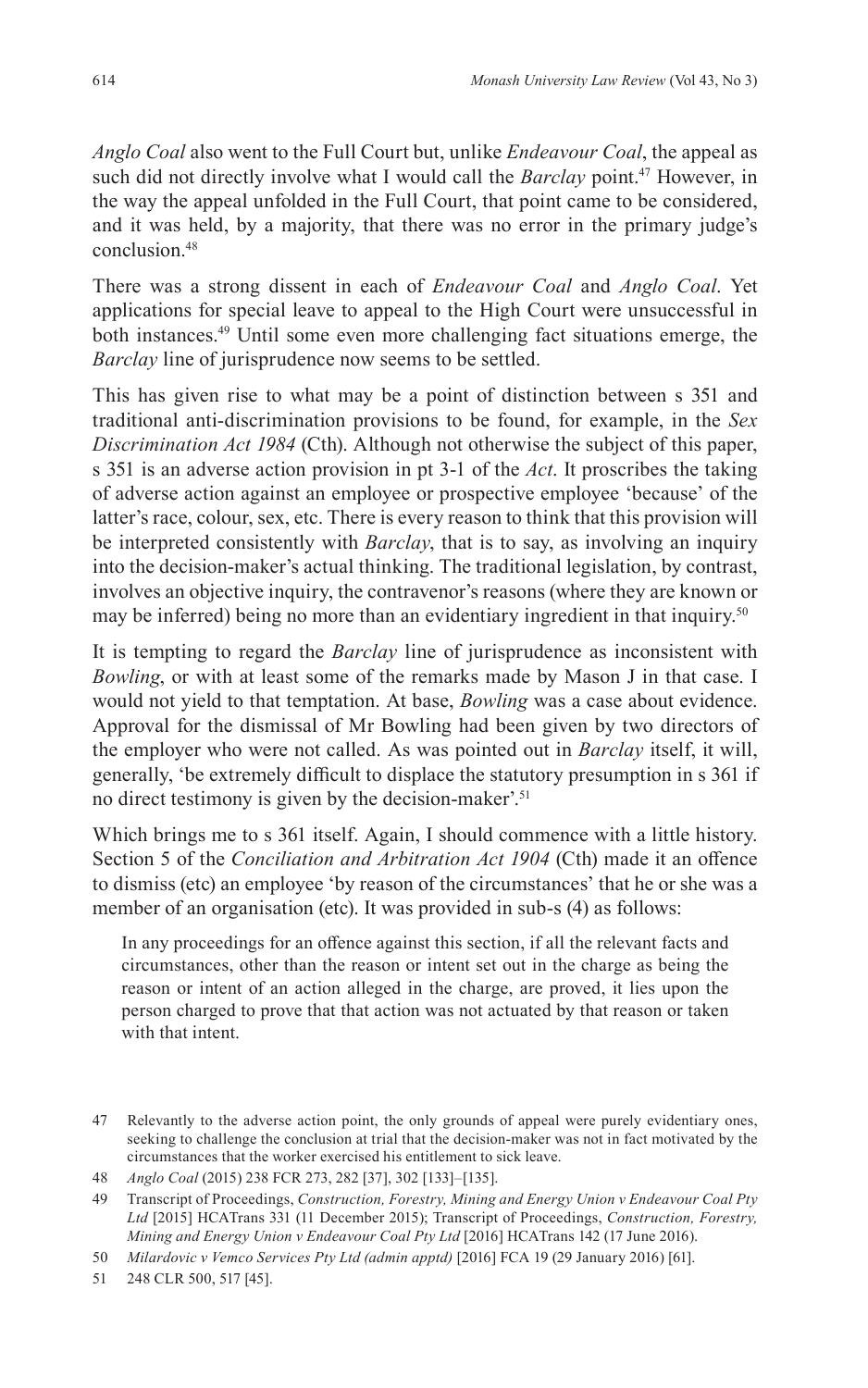This meant, to take a simple example, that it first lay upon the dismissed employee to prove that he or she was a member of an organisation and had been dismissed, and it then lay upon the employer to prove that the dismissal had not been by reason of that membership.

Now, s 361(1) provides as follows:

If:

- (a) in an application in relation to a contravention of this Part, it is alleged that a person took ... action for a particular reason ... ; and
- (b) taking that action for that reason ... would constitute a contravention of this Part;

it is presumed [in proceedings arising from the application] that the action was ... taken for that reason or with that intent, unless the person proves otherwise.

It will be noted that this provision says nothing about all the relevant facts, other than the reason or intent of the person taking the adverse action, first having to be proved before the reverse onus applies. Read literally, the section seems to be saying that all that is required of the dismissed employee is the making of an allegation as to reason or intent. This would mean, for example, that the employee (or other relevant moving party) did not have to prove the existence of the underlying factual circumstance by reason of which it was alleged that the adverse action was taken, such as union membership.

Section 361 has not, however, been read that way. At least in relation to provisions such as ss 340(1)(a) and 346 that proscribe the taking of an adverse action 'because' of a workplace right or industrial activity, it remains a requirement of the moving party's case to prove that he or she had or exercised the right, or engaged (etc) in the activity.52 The same cannot be said, at least categorically, of an allegation of a contravention of s 340(1)(b) of the *Act* — which proscribes a forward-looking motive as distinct from a rearward-looking reason<sup>53</sup> — but there is an argument that, even then, the existence of the workplace right must first be proved by the applicant as a base from which to cast upon the putative contravenor the onus of proving that it was not to prevent the exercise of the right that the adverse action was taken.

It frequently occurs that, in conjunction with an adverse action claim under pt 3-1 of the *Act*, the applicant will allege that someone other than the direct contravenor has indirectly contravened the relevant provision by the operation of s 550 of the *Act*, which provides as follows:

- (1) A person who is involved in a contravention of a civil remedy provision is taken to have contravened that provision.
- (2) A person is *involved in* a contravention of a civil remedy provision if, and only if, the person:

52 *Tattsbet Ltd v Morrow* (2015) 233 FCR 46, 75–6 [119].

<sup>53</sup> See *Fair Work Ombudsman v Australian Workers' Union* [2017] FCA 528 (17 May 2017) [73].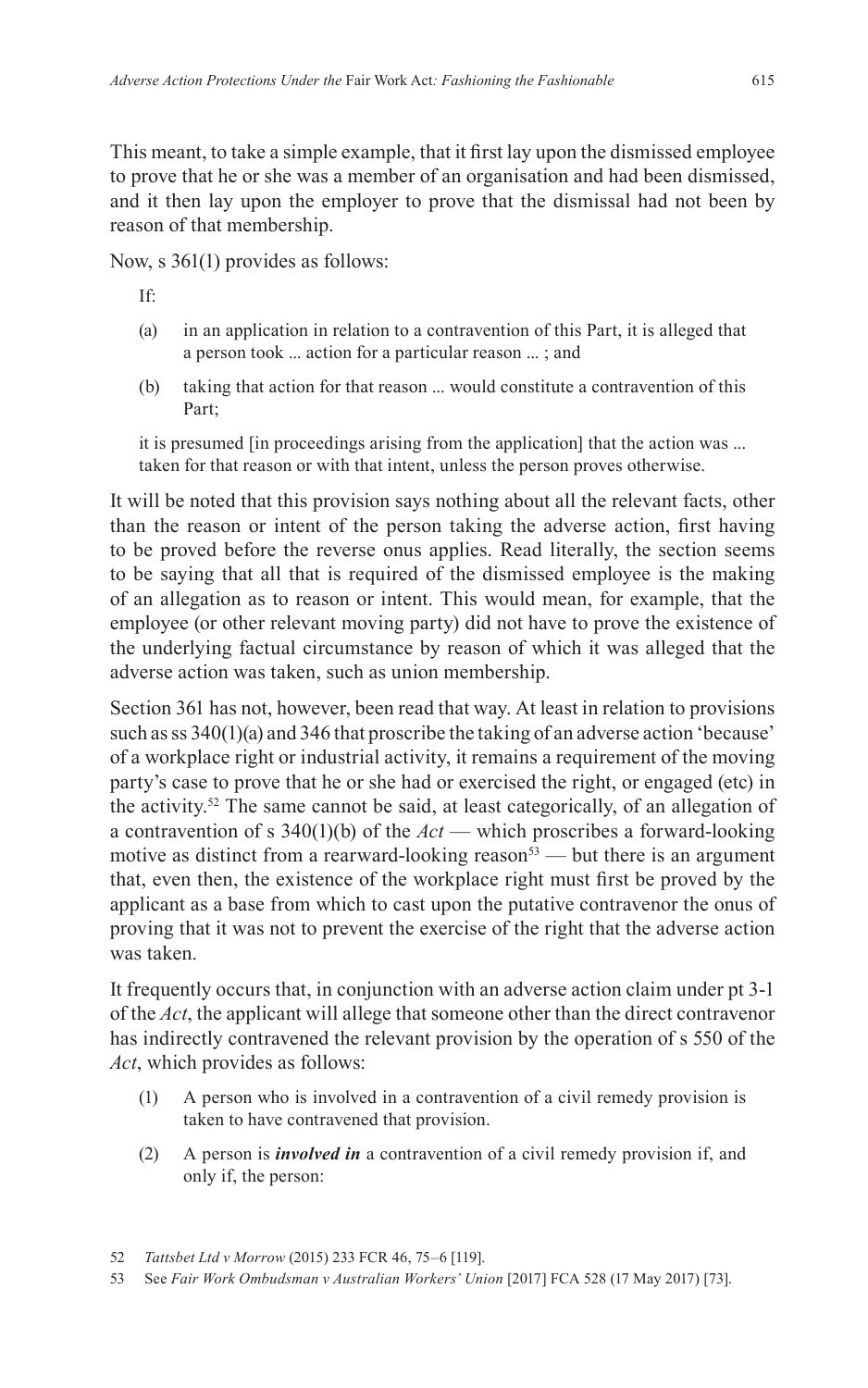- (a) has aided, abetted, counselled or procured the contravention; or
- (b) has induced the contravention, whether by threats or promises or otherwise; or
- (c) has been in any way, by act or omission, directly or indirectly, knowingly concerned in or party to the contravention; or
- (d) has conspired with others to effect the contravention.

(emphasis in original)

Here there are two issues which arise in relation to the application of the 'because' provisions of pt 3-1.

The first issue arises from the necessity of establishing that there has been a contravention by the direct contravenor. He or she may not even be a party to the proceeding. There is a view that s 361 is a procedural provision intended to relieve the applicant from the onus of proving the state of mind of the respondent, and that it does not operate in relation to the state of mind of someone who is not a party.54 The second issue arises from the need, in establishing derivative liability under s 550, to prove that the alleged secondary contravenor had, at the time, 'knowledge of the essential facts constituting the … contravention'.55 In proving the presence of that knowledge, s 361 'does not usually apply'.56

The final matter I desire to address is a procedural one, but an important one nonetheless. Although adverse action proceedings under pt 3-1 of the *Act* are civil, they are penal and the analogue of what is called the privilege against self-incrimination applies. This means at least that an individual party to such a proceeding may not be compelled to provide discovery or to answer interrogatories if the discovery or the answer would expose him or her to penal liability. But does the privilege go further? Does it entitle the individual to withhold filing a defence, either at all or until some later stage? Does it immunise him or her from the now customary obligation to file an outline of submissions, or contentions, before the commencement of the trial? If the answer to either of these questions is in in the affirmative, how is that to be aligned with the obligation to conduct litigation efficiently arising under ss 37M and 37N of the *Federal Court of Australia Act 1976* (Cth)?

Ten years ago, in *Australian Securities and Investments Commission v Mining Projects Group Ltd*, 57 it was held that an individual respondent to a civil penal proceeding was not obliged to provide further and better particulars of his or her defence. There, a defence had in fact been filed, but it was held that, in such a proceeding, there was no obligation to file a defence and, if the respondent chose to run a positive case it was open to him or her to wait until the applicant's

54 *The Australian Paper Case* [2017] FCA 167 (1 March 2017) [203].

<sup>55</sup> *Yorke v Lucas* (1985) 158 CLR 661, 670.

<sup>56</sup> An observation to that effect was made by the Full Court in *Construction, Forestry, Mining and Energy Union v BHP Coal Pty Ltd* [2017] FCAFC 50 (23 March 2017) [59], but the point had not been argued and it was not necessary to decide it. Their Honours suggested that the point may still be open.

<sup>57</sup> (2007) 164 FCR 32 ('*Mining Projects*').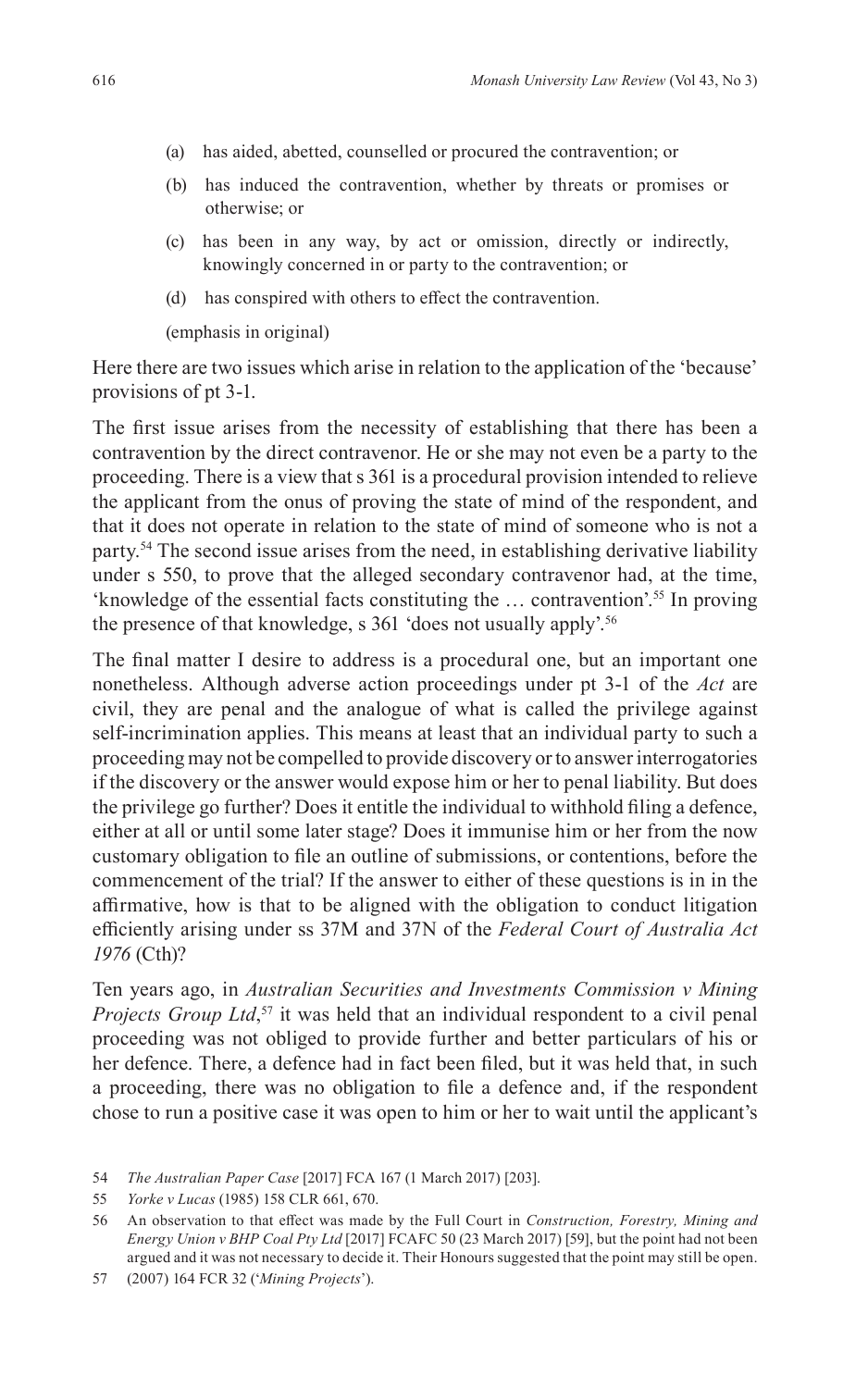evidentiary case was closed and then, if desired, file a defence or an amended defence.<sup>58</sup>

The difficulty is that, in *Mining Projects*, <sup>59</sup> the Court specifically distinguished *Bridal Fashions Pty Ltd v Comptroller-General of Customs*. 60 In that case, the penal proceeding was taken under the *Customs Act 1901* (Cth), s 255 of which provided that 'the averment of the plaintiff [in his or her] claim shall be prima facie evidence of the matter or matters averred'. Thus the practical effect of a defendant merely putting the plaintiff to his or her proof would be that the former would suffer an adverse judgment. In *Mining Projects*, the Court said:61

In a *Customs Act* case neither penalty privilege nor self-incrimination privilege is of any use to a defendant because, if either privilege is claimed and no positive case is run, the defendant will suffer an adverse judgment. For that reason, a positive plea could not be incriminating; it could only be exculpatory.

Although s 361 of the *Act* is an onus of proof provision, not merely an averment provision, there would equally seem to be no reason to allow an individual respondent to escape the conventional obligation to file a defence in relation to his or her positive case on the matter of reason or intent in an adverse action case under pt 3-1. This issue does not appear to have arisen, at least to the extent of disclosing a reported determination on the point.

But even apart from reverse onus, there are grounds to believe that making the adverse action prohibitions — and many others in the *Act* for that matter — civil, rather than criminal, contraventions, has not stripped cases involving the enforcement of these prohibitions of their procedural awkwardness. For a respondent to be allowed to remain mute as to the nature of his or her evidentiary case until after the conclusion of the applicant's case is less than ideal. In this respect, the distinction between a purely negative case and a case which raises a positive defence is, in my opinion, more obvious to the theoretician than to the practitioner. Particularly where inferences must be drawn as to reason or intent, usually all the facts of the case will be relevant. Counsel for the respondent may, and generally will, desire to cross-examine the plaintiff's witnesses on matters which provide support for his or her client's defence, both positive and negative.

In my time on the Federal Court, I was exposed to a practical instance of the inconvenience to which I have referred. Those with a bent for curiosity will notice that the trial in *Director, Fair Work Building Industry Inspectorate v Construction, Forestry, Mining and Energy Union*62 was conducted over three days in March, and two days in July 2015. This four-and-a-half-month interregnum arose in the following circumstances. The respondents had claimed the privilege against selfexposure to a penalty, and neither the individual respondent, nor the corporate

- 61 *Mining Projects* (2007) 164 FCR 32, 38 [15].
- 62 (2015) 254 IR 200.

<sup>58</sup> Ibid 37–8 [13].

<sup>59</sup> Ibid 38–9 [14]–[16].

<sup>60</sup> (1996) 17 WAR 499.